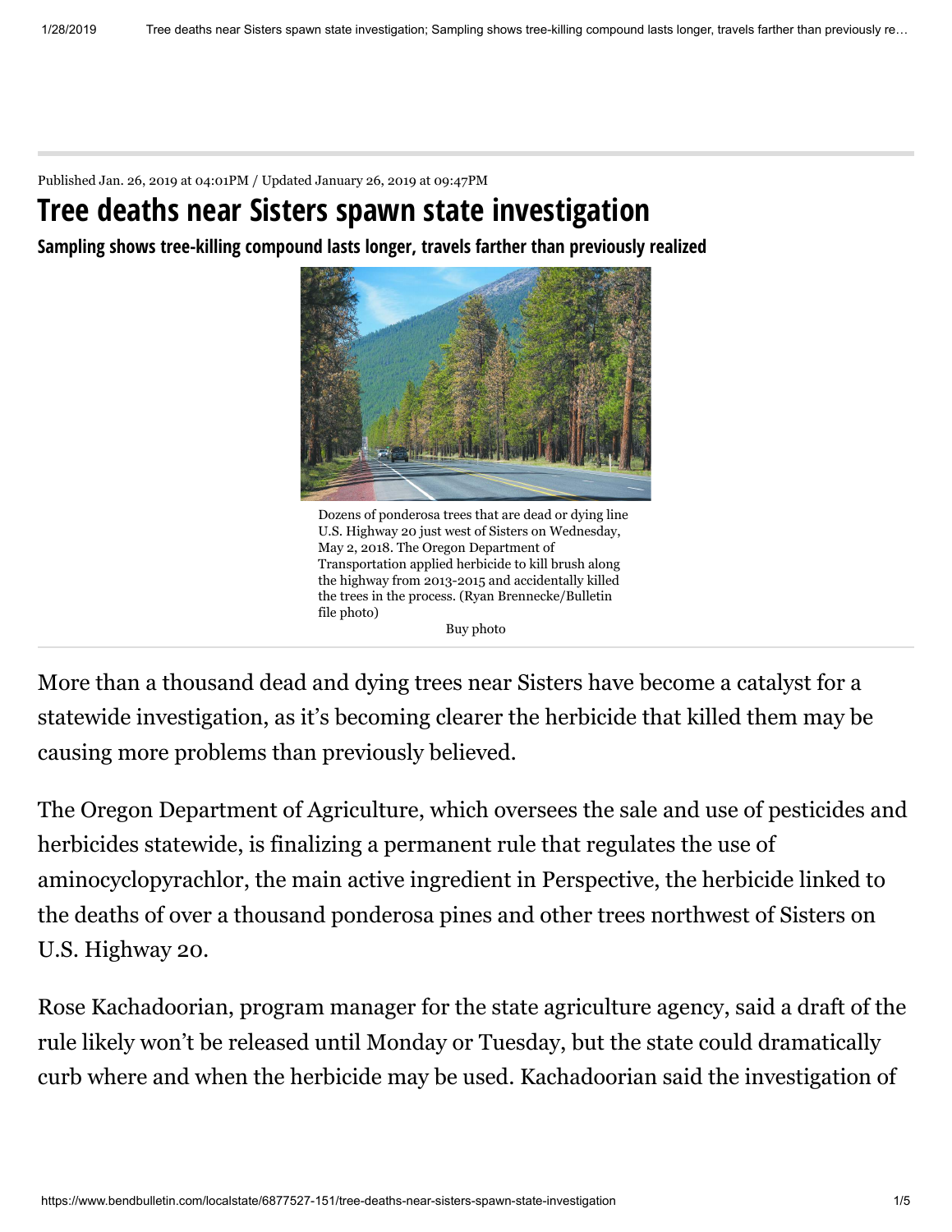the herbicide is partially due to its use near Sisters and other parts of Central Oregon, where soil sampling has demonstrated that the weed-killer lasts longer and spreads farther than was previously known.

"These particular incidents in Deschutes County and Crook County have drawn our attention," she said.

While the issue started in Central Oregon's forests, Kachadoorian said the agency is concerned about the herbicide's effect statewide, from potential damage to roadside fruit trees to impacts on greater sage grouse habitat.

"We're concerned, and we want to ensure our hazelnut trees, our fruit trees ... are not impacted by a pesticide," Kachadoorian said.

Perspective made headlines in Central Oregon after it was selected in 2012 to kill weeds along a 12-mile stretch of Highway 20. The herbicide was applied along the highway's right-of-way over the course of three years. After U.S. Forest Service researchers discovered that nearby trees exhibited browning needles and other signs of stress, testing showed that the herbicide was present in the trees.

However, aminocyclopyrachlor, commonly abbreviated as ACP, had a checkered history even before it was selected for use near Sisters. Drew Toher, community resource and policy director for Beyond Pesticides, a national nonprofit based in Washington D.C., said the compound was first registered with the Environmental Protection Agency in 2010, for use in a separate weed-killer called Imprelis.

Toher said sales of Imprelis, which was produced by DuPont, were suspended in 2012 after the product was linked to tree deaths across the country. However, Bayer bought a suite of chemicals from DuPont, including ACP, which it used in a new weed-killer called Perspective.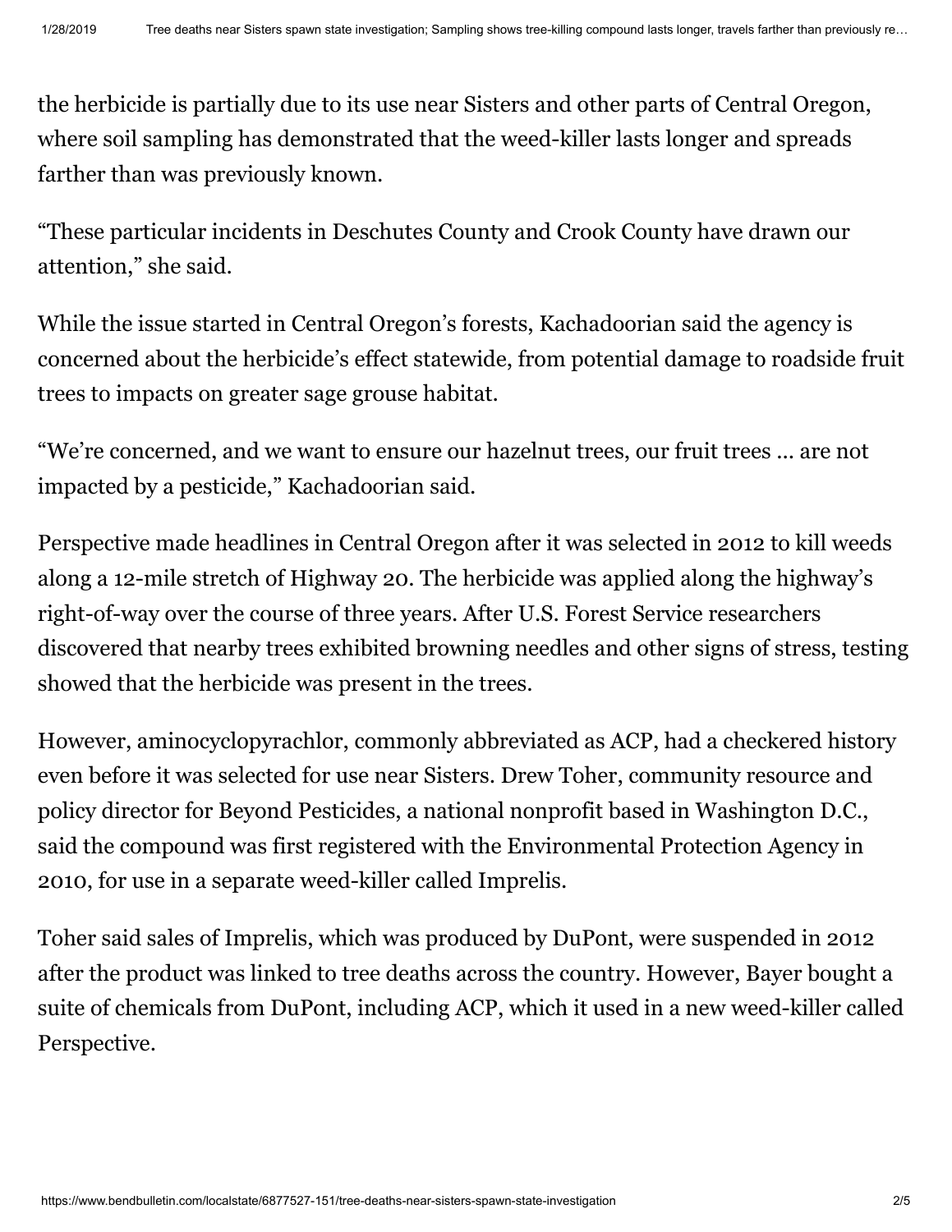"This is a tree-killing pesticide that's masquerading as a weed-killing herbicide," he said. "This is an inherently dangerous chemical."

A 2011 study from Purdue University linked ACP to symptoms in 11 species of conifers, including Douglas and Fraser firs. While ponderosa pines were not listed, Bayer added language to its label that cautions against using the herbicide where the pines are present.

Concerns about dead and deteriorating trees near Sisters, Sunriver and other locations in Central Oregon, along with pressure from environmental organizations like the Eugenebased nonprofit Beyond Toxics, prompted ODA to begin investigating the chemical in more depth last year. In September, the agency enacted a temporary rule, prohibiting the use of any herbicide containing the compound on right-of-ways along Oregon roads. A stakeholder group formed by the state agency has held several meetings, including one last year in Sisters.

Toher said one of the things that makes ACP dangerous is its ability to linger in the soil for years without breaking down. The herbicide is so resilient, in fact, that Toher cautioned that wood chips and sawdust from contaminated trees shouldn't be used in gardens or lawns with sensitive plants. That resilience was borne out on Highway 20, where Kachadoorian said 18 of 22 foliage samples tested positive for ACP three years after the last application.

The pesticide also has shown the ability to travel through root systems to affect trees outside the area that was sprayed in the first place. Lisa Arkin, executive director of Beyond Toxics, estimated that trees up to 60 feet from the highway were impacted by the herbicide near Sisters. Kachadoorian acknowledged that foliage samples turned up ACP in areas that had never been sprayed, and speculated that it could travel farther in Central Oregon's dry climate, where root systems need to expand to find water.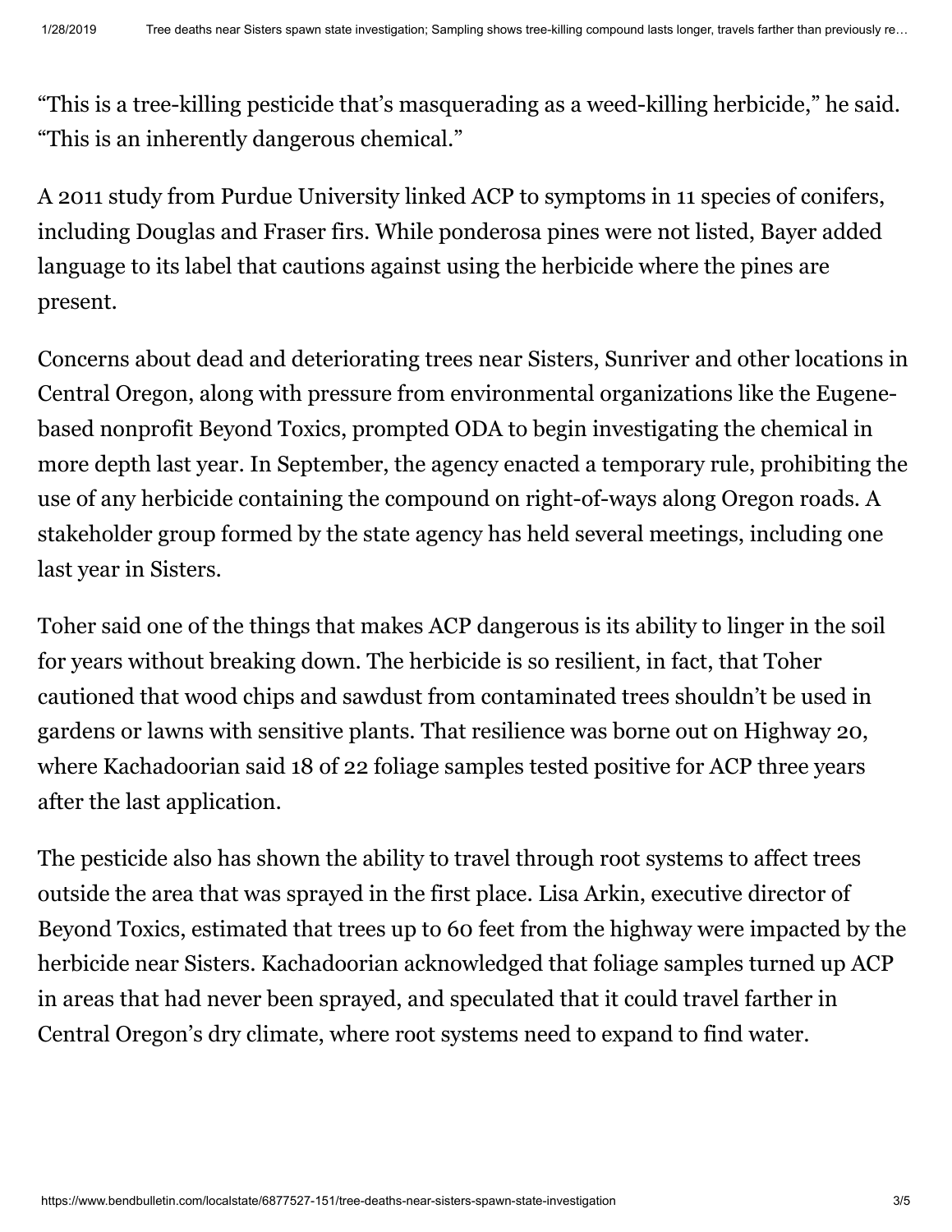Arkin is concerned about the possibility that the compound could enter Oregon's groundwater. Perspective's label cautions users not to apply the herbicide to areas where water is present, and warns that the product may leech into groundwater in areas with permeable soil, causing problems in other areas entirely.

The Oregon Department of Environmental Quality is looking into potential impacts on water as part of the state's investigation, although results are inconclusive. Kevin Masterson, toxics coordinator for DEQ, said the compound is water-soluble, but added that there's no evidence that it has entered the groundwater in Sisters or other parts of the state.

Kachadoorian said ODA is planning to finalize a draft of its rule guiding the use of ACP by early next week. The agency is considering adding provisions to prevent use of the compound in a particular area more than once a year, and could eliminate use in areas where there are roots of valuable trees, which would expand the current prohibition in right-of-ways.

"That could basically eliminate application in a lot of areas," Kachadoorian said.

Still, Arkin and Toher feel that doesn't go far enough, and would prefer to see the compound banned statewide, due to its track record of damage.

"We're hoping ODA will really use the science that we know and ban this chemical based on the irrefutable evidence," Arkin said.

Once the draft is released, the agency will hold a public comment period that will run through Feb. 18. During that window, the agency is also planning two public hearings, one in Salem on Feb. 13 and another in Bend on Feb. 15. The Bend hearing will be held at the Deschutes County Road Department building, at 61150 SE 27th St., from 6 to 7:30 p.m.

"We thought it was important to have one in the Bend area," Kachadoorian said.